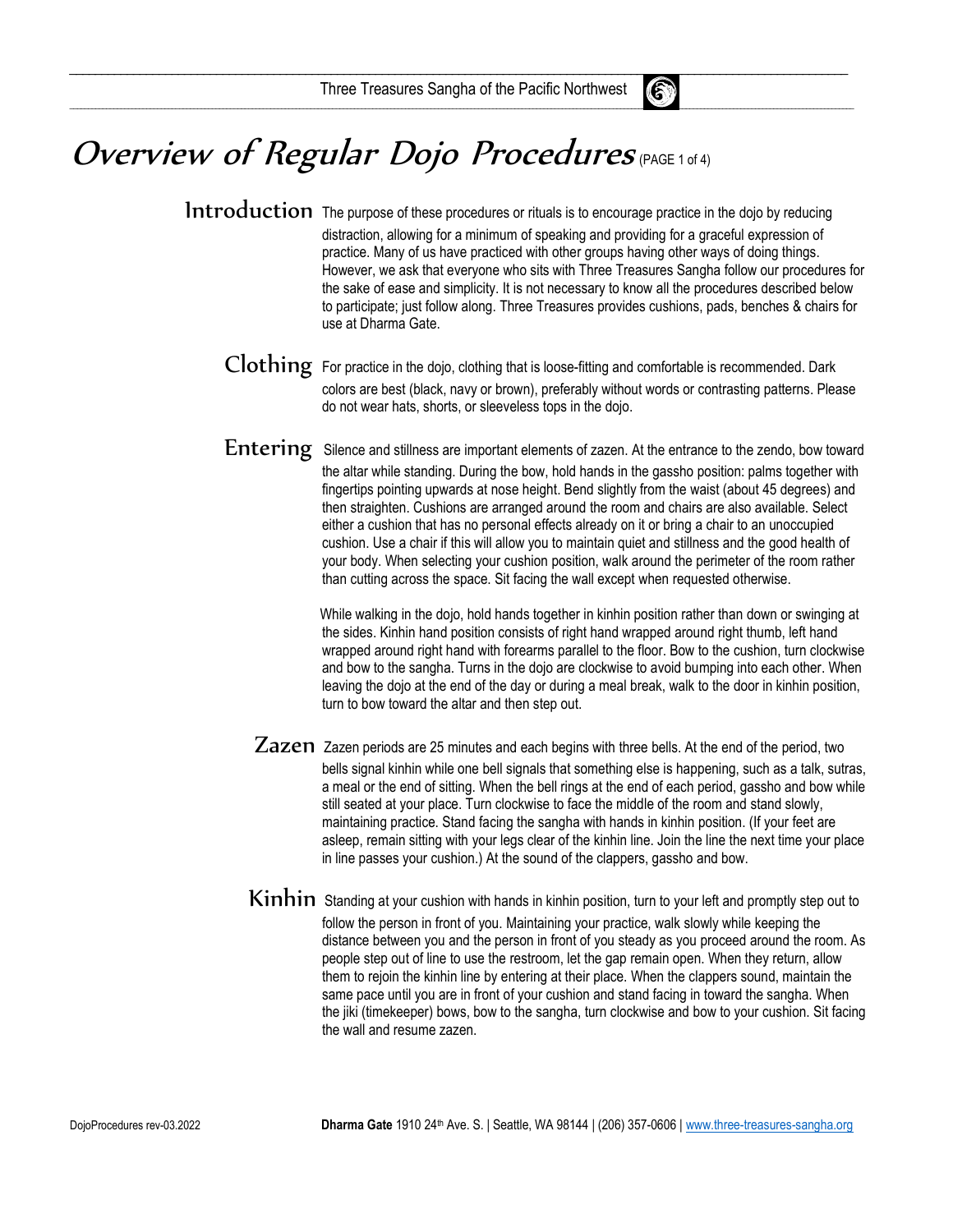$\mathcal{L}_\text{max}$  . The contract of the contract of the contract of the contract of  $\mathcal{L}_\text{max}$  ,  $\mathcal{L}_\text{max}$  , and the contract of the contract of the contract of the contract of the contract of the contract of the contr

\_\_\_\_\_\_\_\_\_\_\_\_\_\_\_\_\_\_\_\_\_\_\_\_\_\_\_\_\_\_\_\_\_\_\_\_\_\_\_\_\_\_\_\_\_\_\_\_\_\_\_\_\_\_\_\_\_\_\_\_\_\_\_\_\_\_\_\_\_\_\_\_\_\_\_\_\_\_\_\_\_\_\_\_\_\_\_\_\_\_\_\_\_\_\_\_\_\_\_\_\_\_\_\_\_\_\_\_\_\_\_\_\_\_\_\_\_\_\_\_\_\_\_\_\_\_\_\_\_\_\_\_\_\_\_\_\_\_\_\_\_\_\_\_\_\_\_\_\_\_\_\_\_\_\_\_\_\_\_\_\_\_\_\_\_\_\_\_\_\_\_\_\_\_\_\_\_\_\_\_\_\_\_\_\_\_\_\_\_\_\_\_\_\_\_\_\_\_\_\_\_\_\_\_\_\_\_\_\_\_\_\_\_\_\_



- Kinhin (continued) Leaving the dojo and returning during kinhin—to take a restroom break, etc.—is done in one of two ways. First, you may leave immediately after the bow and before walking begins, with your hands in kinhin position. Second, you may leave when your place in line reaches the door by bowing slightly where you are and stepping out. When returning, stand at the door and wait to rejoin the line. Bow and enter the line when your place passes the door. If the clappers are struck while you are waiting by the door, don't try to enter the line while people are returning to their seats. Wait for the jiki to raise the clappers, bow with the sangha where you are and then return to your seat.
- Sutras Sutra books will be passed out at the beginning of sutra service and collected afterwards. When chanting from memory, hands should be either resting in the lap or in gassho position. Observe the ino (chant leader) for the gesture appropriate to the sutra. For sutras read aloud from the book, hold it at eye level with both hands. For sutras done in gassho, do not put down the sutra book, just continue to hold the book with thumbs inside, fingers outside. When you are not using your sutra book, place it on your zabuton, not on the floor. Maintain formal sitting position for sutras. Recite or chant as one voice; not too loud, too soft, too fast or too slow – following the ino's lead.
- Teisho After kinhin the jiki (timekeeper) will announce, "Prepare for teisho." Remain at your seat while the teacher offers incense and returns to the seat at the front of the dojo. Bow with the teacher and take your seat. The ino (chant leader) will lead the sangha in the verse "On Opening the Dharma" which we ask you to memorize, and the teisho (dharma talk) will begin.

 After the teisho is complete the ino will lead "Shiku Seigan Mon," which ends with three full bows or prostrations. As the small hand bell is rung in an accelerando, stand and face the altar. Do a gassho and standing bow, continuing to the floor to a kneeling position with face near the floor and hands on either side of the head, palms facing upwards. Raise the flat palms upwards, as if lifting the feet of the Buddha over the head. Stand and at the sound of the hand bell, repeat for a total of three prostrations. (If you are physically unable to do full prostrations, a deep—90 degree—standing bow done in unison with prostrations is acceptable.) After the last bell, do a standing bow and return to your seat. Remain standing for another bell, gassho and do a standing bow to the sangha, turn clockwise to tidy your cushions, then turn again to face the sangha. The jiki will strike clappers to begin kinhin.

Dokusan Literally translated "to go alone," dokusan is a one-to-one meeting with the teacher. Dokusan usually begins with one of the leaders and proceeds clockwise around the room.

> Index cards will be available at the entrance of the zendo for those wishing to go to dokusan. The jisha (dokusan attendant) will be responsible for ensuring that people are aware of their place in the line and that the flow continues in order. When the jisha announces it is time, indicate your desire to go to dokusan by placing the small card stored under your cushion in front of your sitting place. Put the card back under the cushion when you leave for dokusan. Those with cards out will be tapped on the shoulder by a returning person or by the jisha.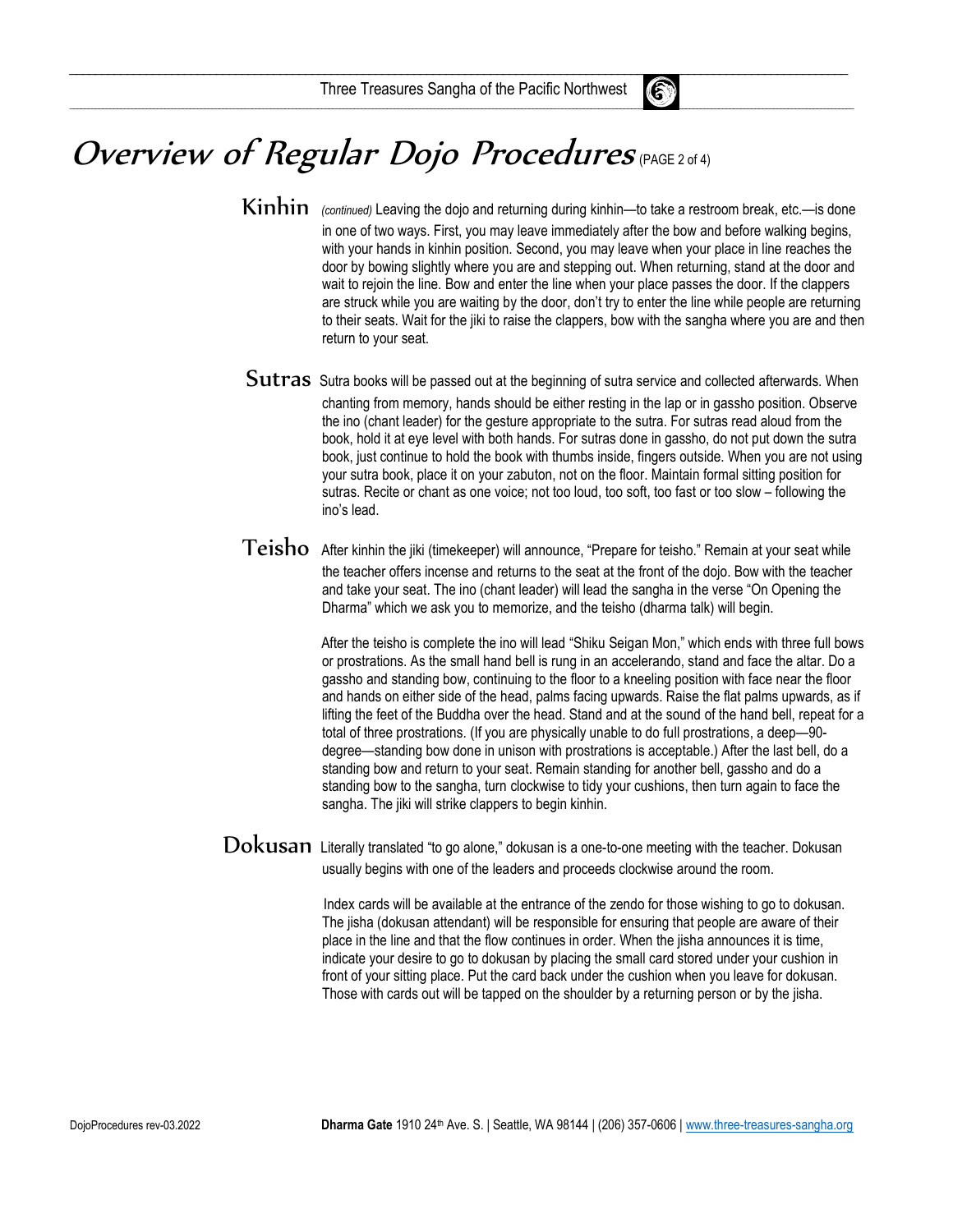$\mathcal{L}_\text{max}$  . The contract of the contract of the contract of the contract of  $\mathcal{L}_\text{max}$  ,  $\mathcal{L}_\text{max}$  , and the contract of the contract of the contract of the contract of the contract of the contract of the contr

\_\_\_\_\_\_\_\_\_\_\_\_\_\_\_\_\_\_\_\_\_\_\_\_\_\_\_\_\_\_\_\_\_\_\_\_\_\_\_\_\_\_\_\_\_\_\_\_\_\_\_\_\_\_\_\_\_\_\_\_\_\_\_\_\_\_\_\_\_\_\_\_\_\_\_\_\_\_\_\_\_\_\_\_\_\_\_\_\_\_\_\_\_\_\_\_\_\_\_\_\_\_\_\_\_\_\_\_\_\_\_\_\_\_\_\_\_\_\_\_\_\_\_\_\_\_\_\_\_\_\_\_\_\_\_\_\_\_\_\_\_\_\_\_\_\_\_\_\_\_\_\_\_\_\_\_\_\_\_\_\_\_\_\_\_\_\_\_\_\_\_\_\_\_\_\_\_\_\_\_\_\_\_\_\_\_\_\_\_\_\_\_\_\_\_\_\_\_\_\_\_\_\_\_\_\_\_\_\_\_\_\_\_\_\_

## Overview of Regular Dojo Procedures (PAGE 3 of 4)

 $\rm Dokusan$  (continued) When you are tapped, stand and leave the dojo with hands in kinhin position. Do not bow either after standing or to the altar when leaving—this is an exception to usual procedures: the dokusan line functions as an extension of the dojo. Maintain your practice while waiting in the dokusan line. When it is your turn to go to dokusan, please wait either in the area where shoes are stored or on the back porch until you hear the teacher's bell or observe the person ahead of you leaving the cottage. When arriving at the dokusan room, make a standing bow on the threshold of the open door, enter the room and close the door. Make a second standing bow before the teacher. Sit on the chair and dokusan begins. State your name and indicate your practice, such as breath counting or koan study. When the dokusan is over the teacher will ring a small bell. Bow while seated, rise and make one final standing bow. Leave the door open and return to the dojo with hands in gassho. When arriving back at the dojo door, bow to the altar and return to your place. (Do not use the restroom or leave Dharma Gate until the next kinhin period.) Bow to your cushion and to the sangha, then sit down to resume zazen. The jisha will let you know if you are to tap the next person lightly on their shoulder when you return to the dojo.

> Turns will continue around the dojo in order with no variations made for those leaving or arriving. If you choose not to put your card out and the line passes, you will not be offered another chance to go until the next pass around the room or until "last call for dokusan" is announced. At the end of a block the jisha will note the last person to go and will start with the next person when dokusan begins again.

> In any given block each person may go to dokusan once unless otherwise directed by the teacher. This request should be made known to the jisha when you return to the dojo. If every person in the room with a card out has gone, the jisha will then announce, "last call for dokusan." Those who have not yet gone may now indicate their desire by putting their card out. You can go to the area where shoes are removed or the back porch when you are tapped. When those people have gone, dokusan is closed until the next block.

> It is important to realize that there are times when individuals will miss getting into dokusan. The sangha has made every effort to equalize the process with the use of the cards and by establishing these simple rules. At sesshin, the dojo procedures may deviate from these and will be outlined at that time.

Shoken Shoken is the ceremony of commitment between teacher and student; shoken literally means seeing one another. It acknowledges the affinity that brings them together. It also implies that there is realization here and now, in addition to the process of moving towards realization. This simple ceremony establishes the relationship between teacher and student as well as that between student and the path itself.

> Shoken involves sangha membership and a commitment to daily practice, along with attendance at zenkais, sesshins and/or weekly sitting opportunities. Prior to shoken, it is recommended the student attend three zenkais and six weekday zazen sittings, either Wednesday evenings or Friday mornings. New students may arrange an interview with the teacher ahead of time. For information on shoken, approach the jisha (dokusan attendant) or other sangha leader.